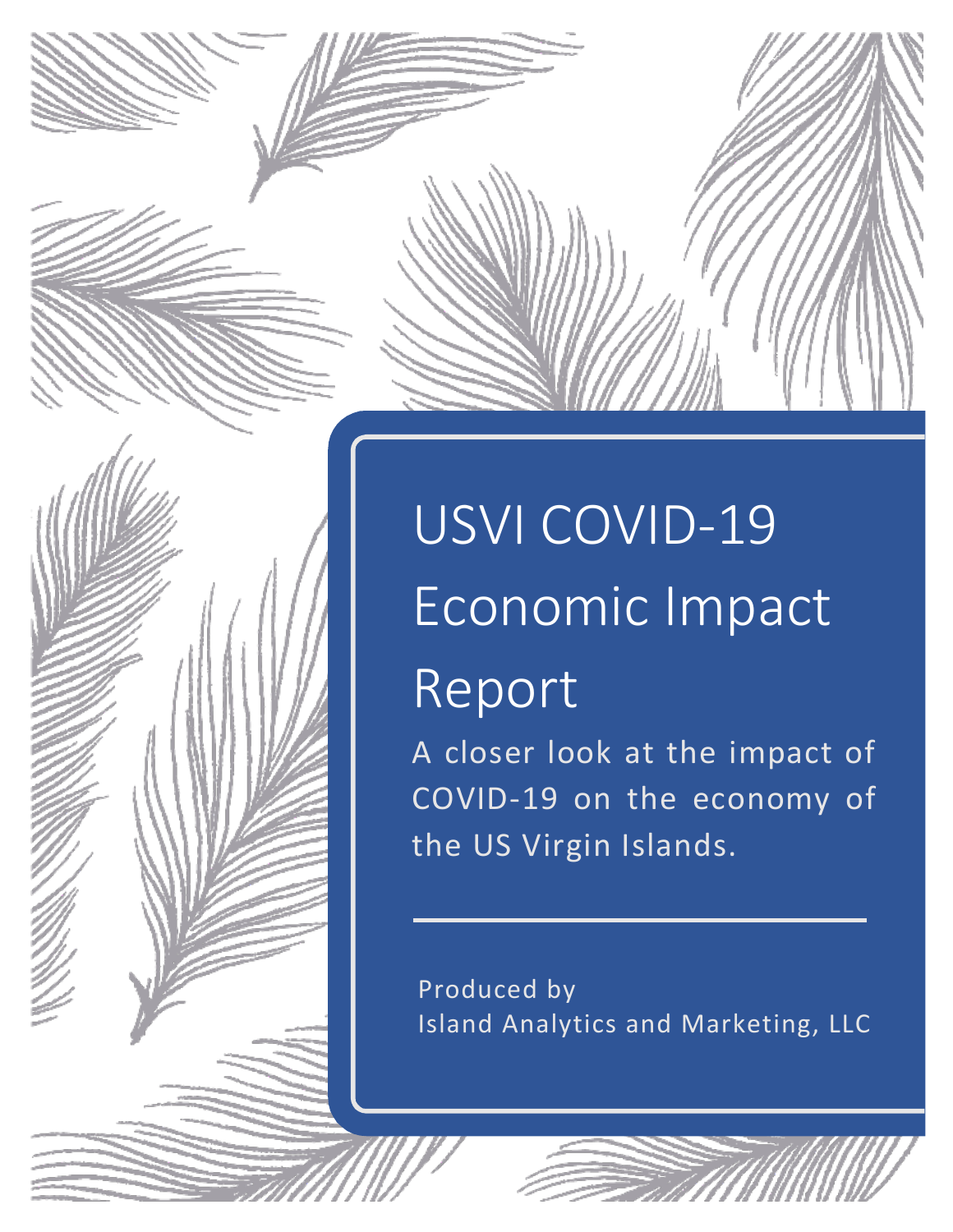#### USVI COVID-19 ECONOMIC IMPACT REPORT

## **TABLE OF CONTENTS**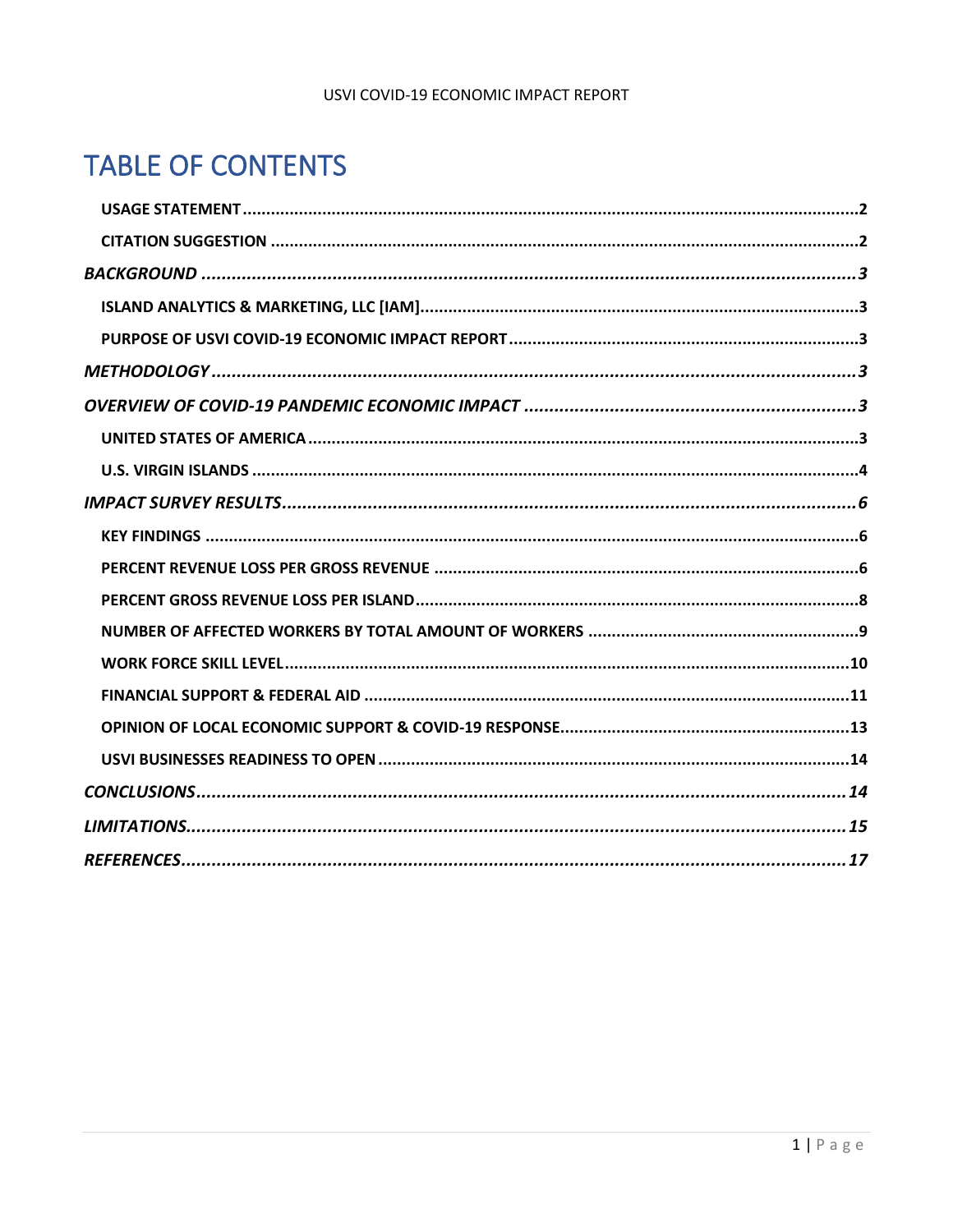#### <span id="page-2-0"></span>USAGE STATEMENT

The information embodied in this report is the property of ISLAND ANALYTICS & MARKETING, LLC and is supplied with the understanding that it will be used in the public domain and can be reprinted without further permission.

#### <span id="page-2-1"></span>CITATION SUGGESTION

Dorsey, R., Simon, R., & Dorsey, S. (2020, July 7). USVI COVID-19 Economic Impact Report. Frederiksted; Island Analytics & Marketing, LLC.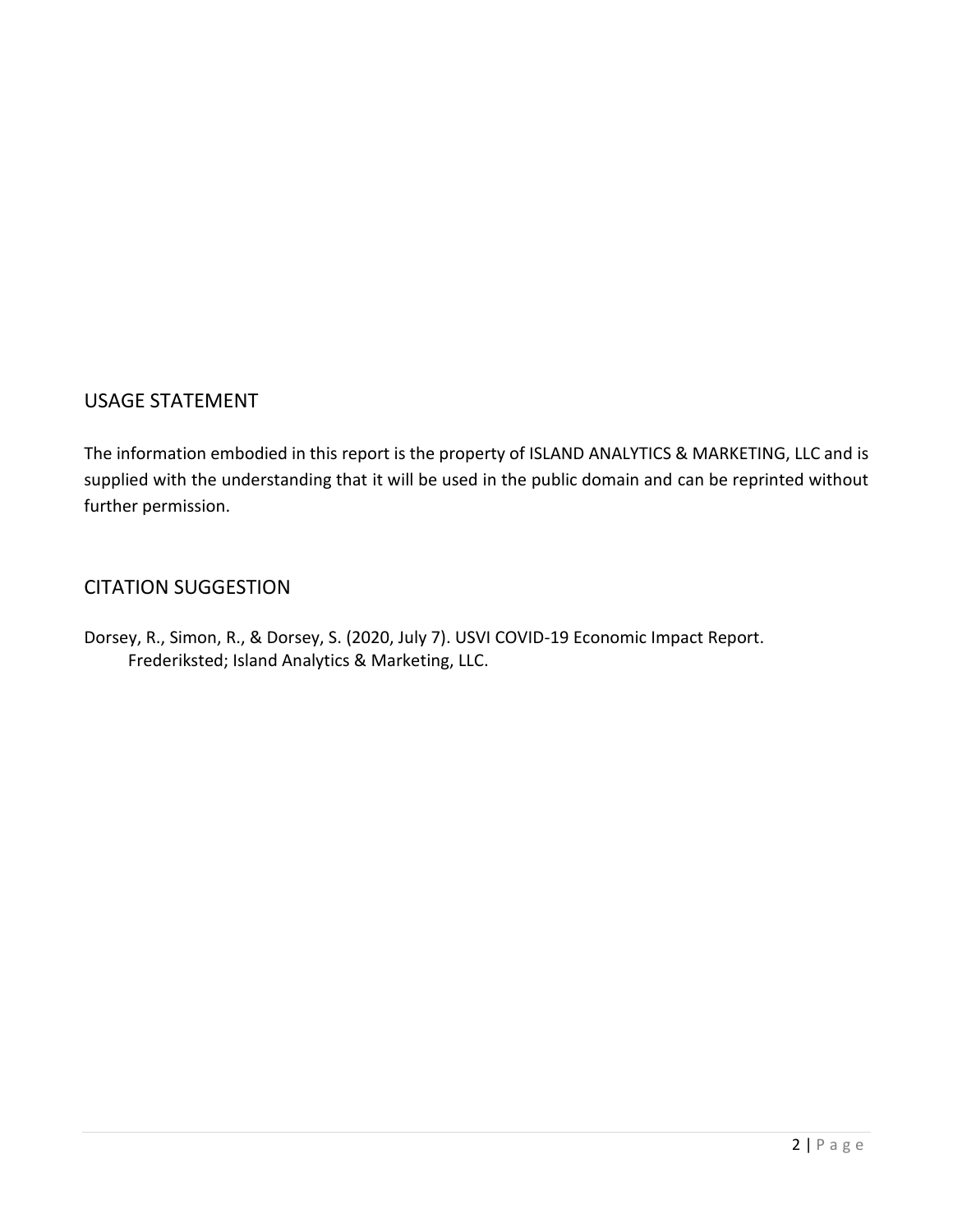## <span id="page-3-0"></span>BACKGROUND

#### <span id="page-3-1"></span>ISLAND ANALYTICS & MARKETING, LLC [IAM]

Island Analytics & Marketing, LLC is a data collection, analytics, and marketing support service company based in the U.S. Virgin Islands. IAM, LLC provides a diverse set of research solutions through customized polling, interviews, surveying, focus groups and consumer review services for small to large entities operating or seeking to invest in the U.S. Virgin Islands. With an in-depth understanding of the U.S. Virgin Islands' unique cultural, socioeconomic, and political landscape, Island Analytics & Marketing, LLC provides accurate, up-to-date analysis of data relative to all socio-economic groups, business types and government entities.

#### <span id="page-3-2"></span>PURPOSE OF USVI COVID-19 ECONOMIC IMPACT REPORT

With the increasing need for accurate and real-time data during this time of uncharted economic crisis, Island Analytics & Marketing, LLC launched the USVI COVID-19 Economic Impact Survey. The purpose of the survey was to measure the economic impact of COVID-19 on businesses, non-profits, and other NGOs in the US Virgin Islands. The survey focused on the issues currently affecting organizations such as economic challenges, labor needs, operational needs, future outlooks, and more. The results of the report are to inform the public, policy makers, and government officials on the reality of our economic situation and may be used to direct additional local/federal support to organizations.

## <span id="page-3-3"></span>**METHODOLOGY**

The USVI COVID-19 Economic Impact Report incorporates data from both quantitative and qualitative sources. Quantitative and qualitative data input includes primary research from the USVI COVID-19 Economic Impact Survey. Secondary research includes economic and other existing COVID-19 data from national and local sources. The primary research was gathered through an online survey with the target population being businesses, nonprofits, and other NGOs in the US Virgin Islands. The target population was asked to participate by email, social media, and local news agencies. The online survey webpage included the purpose for the survey, completion time, and clarifications on the target audience. The survey included customized questions addressing gaps in economic impact data such as estimated revenue losses, amount of layoffs/furloughs, and fiscal support opinions. Statistical significance was determined based on confidence intervals (at the 99% confidence level) using questionspecific samples and response rates with a margin of error of ( $'/$ .)10%.

## <span id="page-3-4"></span>OVERVIEW OF COVID-19 PANDEMIC ECONOMIC IMPACT

#### <span id="page-3-5"></span>UNITED STATES OF AMERICA

With 2,291,353 confirmed cases and 120,106 deaths (Johns Hopkins University & Medicine, 2020) in the United States as of June 2020, the U.S.A. saw a heavy economic impact of the novel Coronavirus on its financial system. The real gross domestic product (GDP) for the U.S. declined by 2% in the first quarter of 2020 according to the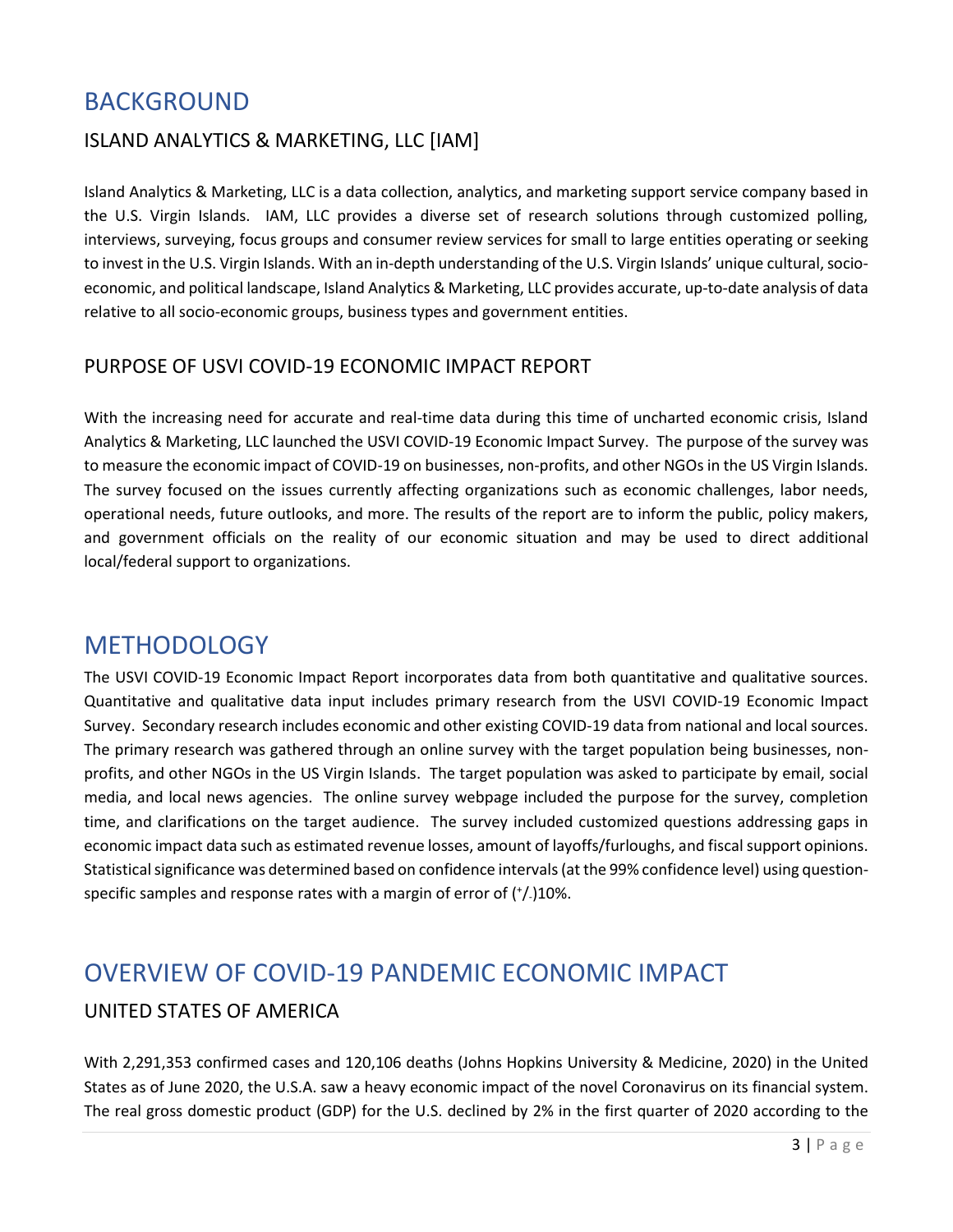U.S. Bureau of Economic Analysis. The GDP is a comprehensive measure of U.S. economic activity which is the value of the goods and services produced in the United States (U.S. Bureau of Economic Analysis, May 2020). The decline in U.S. GDP was a result of decreases in consumer spending, inventory investment, business investment, and exports which were partially offset by increases in housing investment and government spending (U.S. Bureau of Economic Analysis, May 2020). Additionally, corporate profits declined by 13.9% in the first quarter of 2020 with domestic non-financial corporation profits falling 14.3% and domestic financial corporations falling 16.6% respectively (U.S. Bureau of Economic Analysis, May 2020).

The unemployment rate in the U.S. as of May 2020 was 13.3% according to the U.S. Bureau of Labor Statistics. The number of unemployed persons were 21 million with temporary layoffs at 15.3 million and permanent job losers at 2.3 million (U.S. Bureau of Labor Statistics, May 2020). Major economic sectors continued to see large numbers of employment losses, see chart.

|                                             |                      | <b>Not Seasonally Adjusted</b> |               | <b>Not Seasonally Adjusted</b> |                      |               |  |
|---------------------------------------------|----------------------|--------------------------------|---------------|--------------------------------|----------------------|---------------|--|
| <b>INDUSTRY</b>                             | <b>April</b><br>2019 | <b>April</b><br>2020           | <b>Change</b> | <b>March</b><br>2020           | <b>April</b><br>2020 | <b>Change</b> |  |
| Construction                                |                      | 6,544                          |               |                                | 6,544                | 784           |  |
|                                             | 7,377                |                                | 833           | 7,328                          |                      |               |  |
| <b>Education &amp; Health Services</b>      | 24,206               | 22,111                         | 2,095         | 24,600                         | 22,111               | 2489          |  |
| <b>Financial Activities</b>                 | 8,678                | 8,536                          | 142           | 8,794                          | 8,536                | 258           |  |
| Government                                  | 22,948               | 22,115                         | 833           | 23,052                         | 22,115               | 937           |  |
| Information                                 | 2,832                | 2,629                          | 203           | 2,876                          | 2,629                | 247           |  |
| Leisure & Hospitality                       | 16,406               | 8,655                          | 7,751         | 15,965                         | 8,655                | 7310          |  |
| Manufacturing                               | 12,775               | 11,432                         | 1,343         | 12,760                         | 11,432               | 1328          |  |
| Mining & Logging                            | 732                  | 646                            | 86            | 697                            | 646                  | 51            |  |
| <b>Private Services</b>                     | 106,598              | 90,334                         | 16,264        | 106,746                        | 90,334               | 16412         |  |
| <b>Professional &amp; Business Services</b> | 21,169               | 19,264                         | 1,905         | 21,186                         | 19,264               | 1922          |  |
| <b>Retail Trade</b>                         | 15,474.7             | 13,408.4                       | 2,066.3       | 15,408.8                       | 13,408.4             | 2000.4        |  |
| <b>Transportation &amp; Warehousing</b>     | 5,525.7              | 5,006.8                        | 518.9         | 5,598.1                        | 5,006.8              | 591.3         |  |

**TABLE 1.1** | U.S. Establishment Data [in thousands]

*Source: U.S. Bureau of Labor Statistics, April 2020*

#### <span id="page-4-0"></span>U.S. VIRGIN ISLANDS

On March 13, 2020, the USVI Department of Health announced the first case of COVID-19 in the territory. As of June 22, 2020, the US Virgin Islands had a total of 76 positive cases of COVID-19 with 6 deaths (USVI Department of Health, 2020). The USVI has a small economy with a GDP of \$3.9 billion in 2018 which is mainly dependent on tourism and rum exports (USVI Office of Management and Budget, 2020). With the shutdown of the tourism and local economy due to stay-at-home orders, the USVI saw a severe economic impact to the local financial system.

2020 second quarter projections anticipated 186,031 air travelers and 346,338 cruise visitors, but with the onset of the COVID-19 virus and the CDC "no sail order", cruise visitation ceased and 40% or less of air arrivals were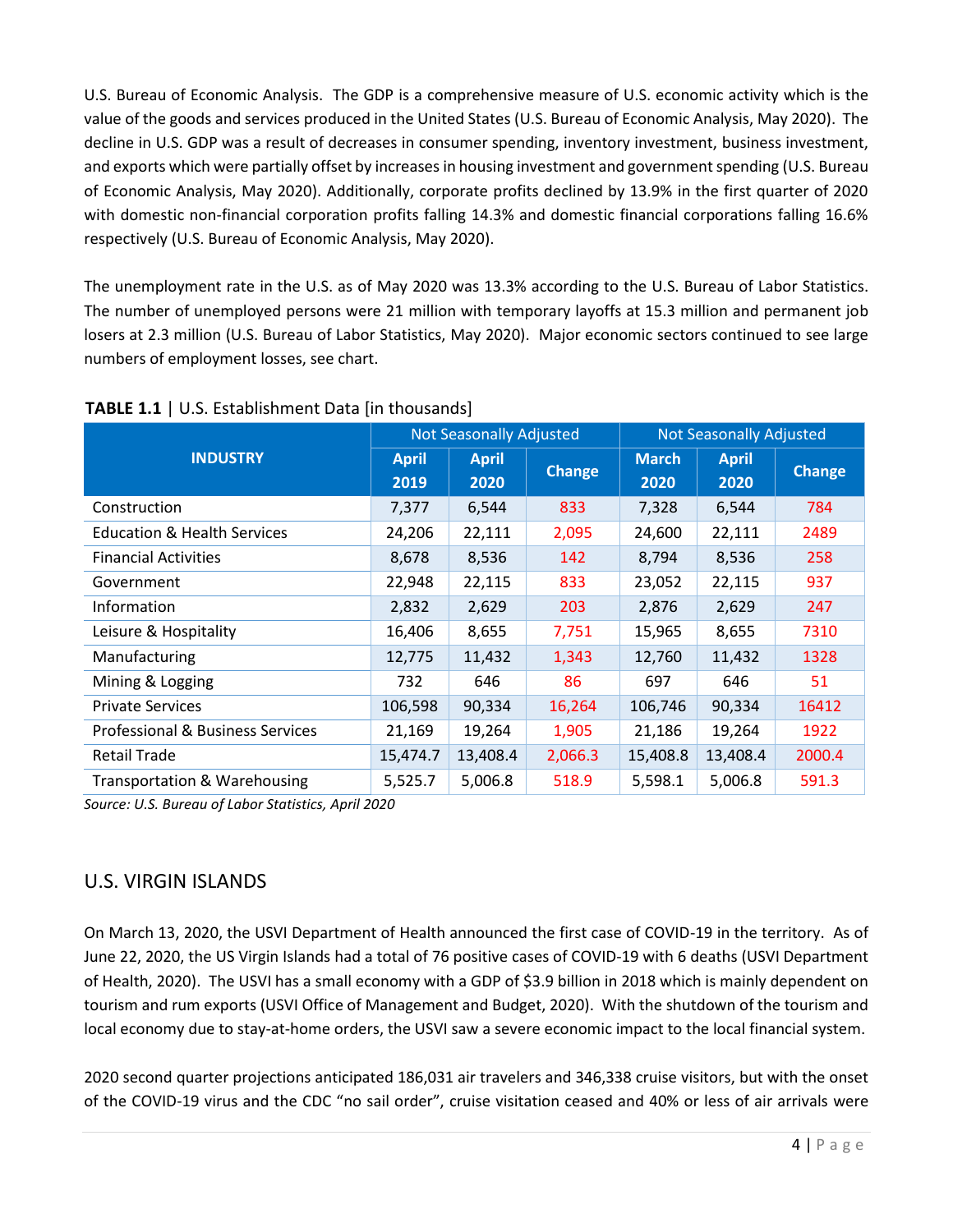projected for 2020, which is a loss of \$202 million (USVI Office of Management and Budget, 2020). The USVI Office of Management and Budget's five-year forecast in May 2020 estimated a decline of \$150 million for fiscal year 2020 with carry-over decline into fiscal year 2021 budget by a \$136.6 million reduction (USVI Office of Management and Budget, 2020). Further projections based on the fiscal year 2021 budget for the USVI predicted decline in local revenue sources such as Personal Income Tax (-16.2%), Corporate Income Tax (-18.7%), Real Property Tax (-30.3%), and Gross Receipts Tax (-28.8%) (USVI Office of Management and Budget, 2020).

The labor sector for the USVI experienced major layoffs/furloughs due to the closing down of the economy during the first and second quarters of 2020. 7,100 unemployment benefit applications were received at the US Virgin Islands Department in April of 2020 (USVI Office of Management and Budget, 2020). Major industry sectors such as leisure and hospitality, private services, and retail trade were affected by the economic shutdown. Leisure and hospitality saw a 26.73% decline in employment numbers from the March 2020 to April 2020. Private services had a 12.97% decline with retail trade at 14.8% decline, and transportation & warehousing at a 16.14% decline for the same time period of March 2020 to April 2020 (US Virgin Islands Department of Labor, 2020).

|                                             |                      | <b>Not Seasonally Adjusted</b> |               | <b>Not Seasonally Adjusted</b> |                      |               |
|---------------------------------------------|----------------------|--------------------------------|---------------|--------------------------------|----------------------|---------------|
| <b>INDUSTRY</b>                             | <b>April</b><br>2019 | <b>April</b><br>2020           | <b>Change</b> | <b>March</b><br>2020           | <b>April</b><br>2020 | <b>Change</b> |
| <b>Education &amp; Health Services</b>      | 2,264                | 2,100                          | 164           | 2,210                          | 2,100                | 110           |
| <b>Financial Activities</b>                 | 1,866                | 1,729                          | 137           | 1,832                          | 1,729                | 103           |
| Government                                  | 10,610               | 11,077                         | 467           | 11,072                         | 11,077               | 5             |
| Information                                 | 625                  | 529                            | 96            | 579                            | 529                  | 50            |
| Leisure & Hospitality                       | 4,543                | 4,071                          | 472           | 5,556                          | 4,071                | 1,485         |
| Manufacturing                               | 585                  | 756                            | 171           | 776                            | 756                  | 20            |
| Natural Resources, Mining, & Construction   | 2,487                | 3,819                          | 1,332         | 4,039                          | 3,819                | 220           |
| <b>Private Services</b>                     | 20,973               | 19,678                         | 1,295         | 22,610                         | 19,678               | 2,932         |
| <b>Professional &amp; Business Services</b> | 3,543                | 3,725                          | 182           | 3,756                          | 3,725                | 31            |
| <b>Retail Trade</b>                         | 5,138                | 4,410                          | 728           | 5,176                          | 4,410                | 766           |
| Trade, Transportation, & Utilities          | 7,119                | 6,031                          | 1,088         | 7,002                          | 6,031                | 971           |
| <b>Transportation &amp; Warehousing</b>     | 1,353                | 1,039                          | 314           | 1,239                          | 1,039                | 200           |
| <b>Wholesale Trade</b>                      | 628                  | 582                            | 46            | 587                            | 582                  | 5             |

#### **TABLE 1.2** | U.S. Virgin Islands Establishment Data

*Source: US Virgin Islands Department of Labor, 2020*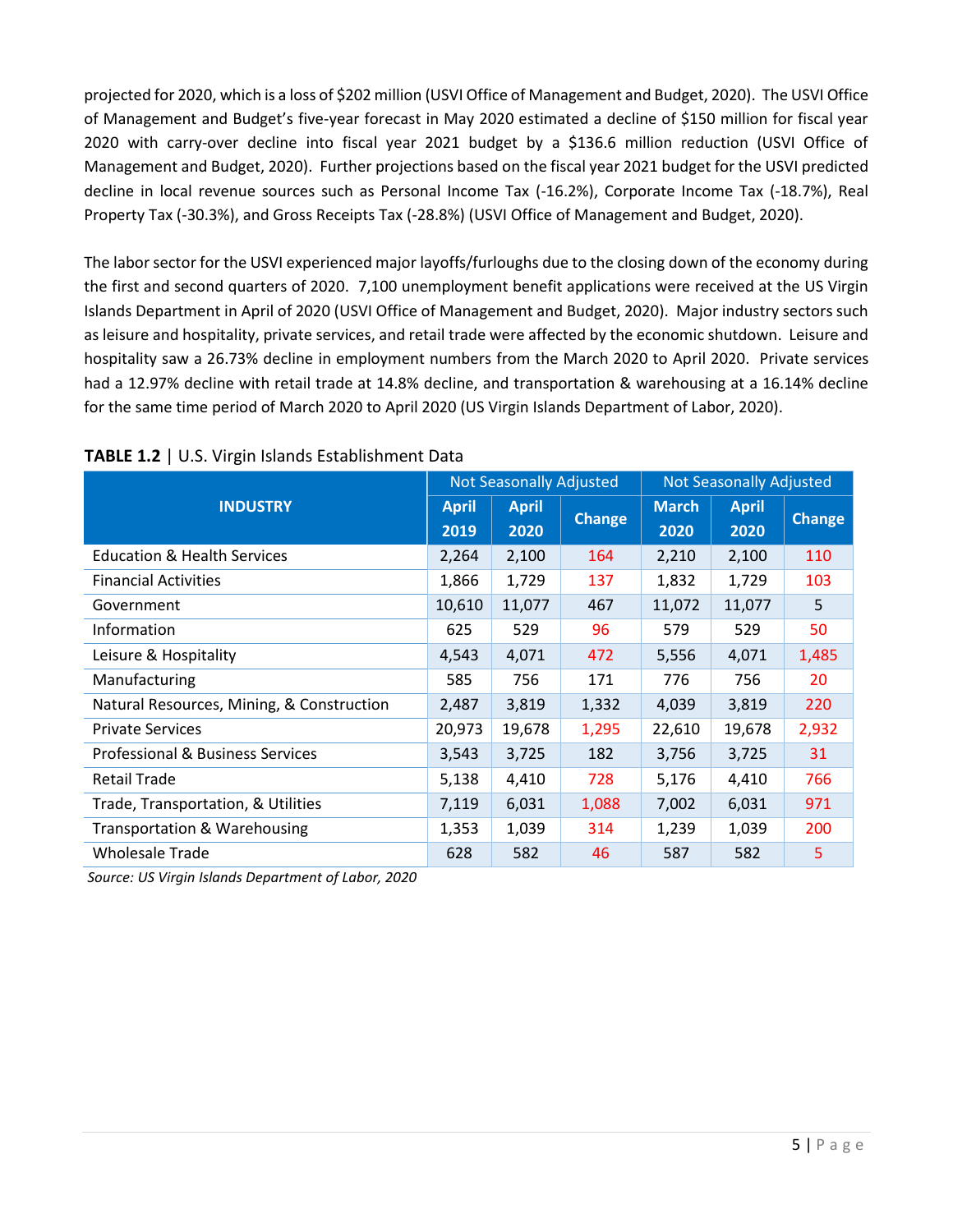## <span id="page-6-0"></span>IMPACT SURVEY RESULTS

#### <span id="page-6-1"></span>KEY FINDINGS

- *The industries with the largest labor loss were private services and leisure and hospitality.*
- *Leisure and hospitality saw a reduction of 26.7% in labor force from March 2020 to April 2020.*
- *Private services saw a reduction of 12.97% in labor force from March 2020 to April 2020.*
- *Businesses with a labor force of 0 - 30 employees saw an average of 63% reduction due to furloughs or layoffs.*
- *Thirty-three percent (33%) of St. Thomas and thirty-seven percent (37%) of St. John based businesses described their anticipated gross yearly revenue losses at 50% - 75% for 2020.*
- *Twenty-six percent (26%) of St. Croix based businesses anticipated 25% - 50% of gross yearly revenue losses.*
- *Businesses under \$1,000,000 in gross yearly revenue anticipated losses of more than 50% for 2020.*
- *Businesses over \$1,000,000 in gross yearly revenue anticipated losses of 50% - 75%, with the exception of business reporting a gross yearly revenue tier of \$25M - \$100M.*
- *Over 65% of businesses in the territory indicated negative opinions of the local efforts to provide economic relief or support to organizations.*
- *Over 45% of businesses responded with positive opinions of the USVI Government's efforts in handling the COVID-19 response.*

#### <span id="page-6-2"></span>PERCENT REVENUE LOSS PER GROSS REVENUE

Table 2.1 illustrates businesses in the USVI that indicated that their Gross Yearly Revenue (GYR) was below one million dollars. Each tier of the GYR is measured against the projected amount of gross revenue loss for 2020 that businesses anticipated due to COVID-19. Within this table, the most affected tier includes 50%-75% of businesses reporting \$250K - \$500K GYR, which anticipated 50% - 75% gross revenue loss for 2020. Of the lowest GYR tier, thirty-two percent (32%) of businesses reporting \$1K - \$50K GYR anticipated 75% - 100% gross revenue loss for 2020. Within the GYR of under \$1 million, businesses reporting \$50K - \$1M GYR displayed a trend of anticipated 25% - 50% and 50% -75% gross revenue loss for 2020.



#### **TABLE 2.1** | Businesses under \$1 Million in Gross Yearly Revenue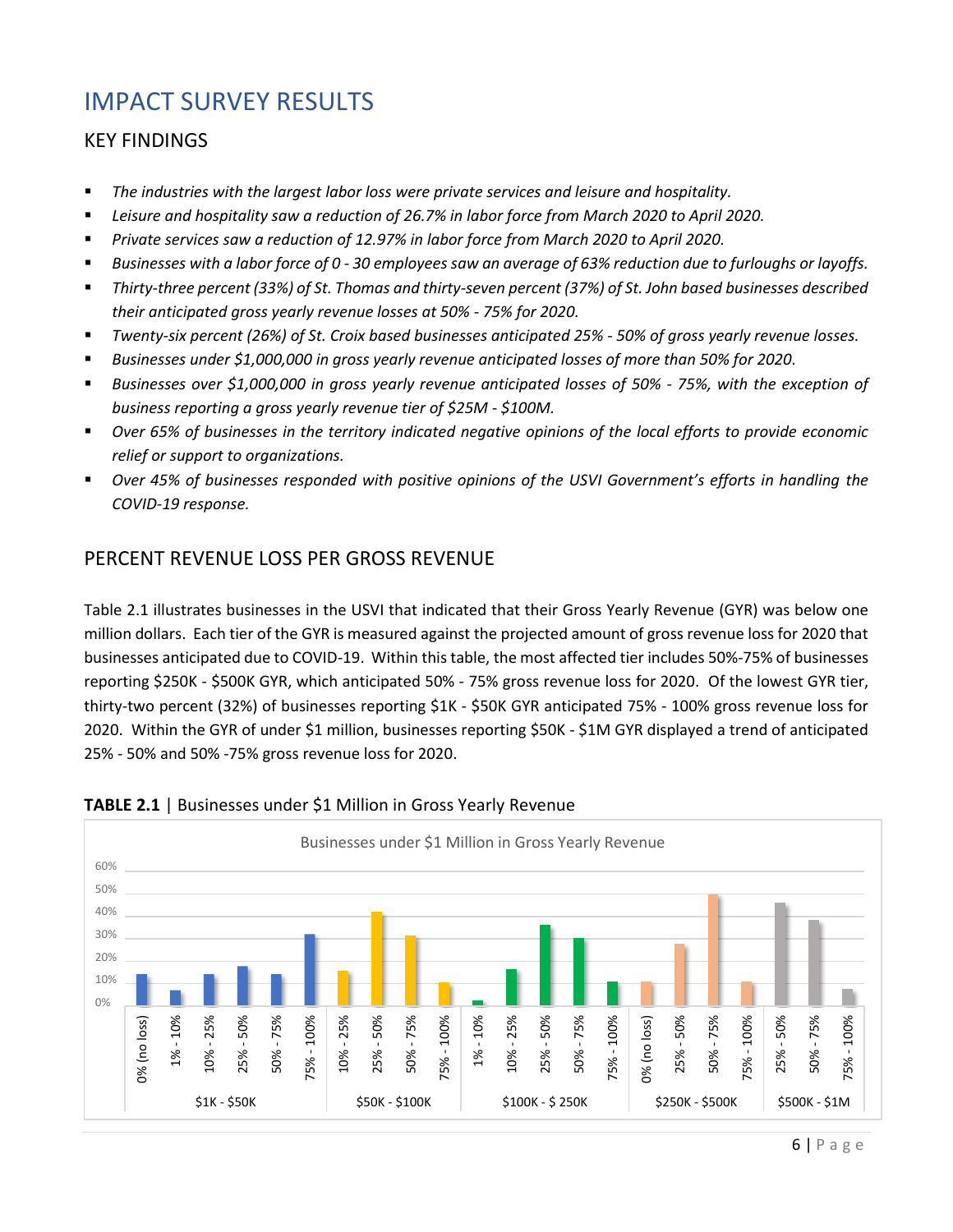Table 2.2 shows businesses in the USVI that indicated that their Gross Yearly Revenue (GYR) was above one million dollars. Within this table, the most affected tier is that of fifty percent (50%) of businesses at \$100M - \$250M<sup>+</sup> GYR, which anticipated 50% - 75% gross revenue loss for 2020. Of the lowest tier, thirty percent (30%) of businesses at the \$1M- \$5M GYR anticipated 50% - 75% gross revenue loss for 2020.





Table 2.3 illustrates the distribution of businesses in each tier of the GYR.



**TABLE 2.3** | Distribution of Respondents to GYR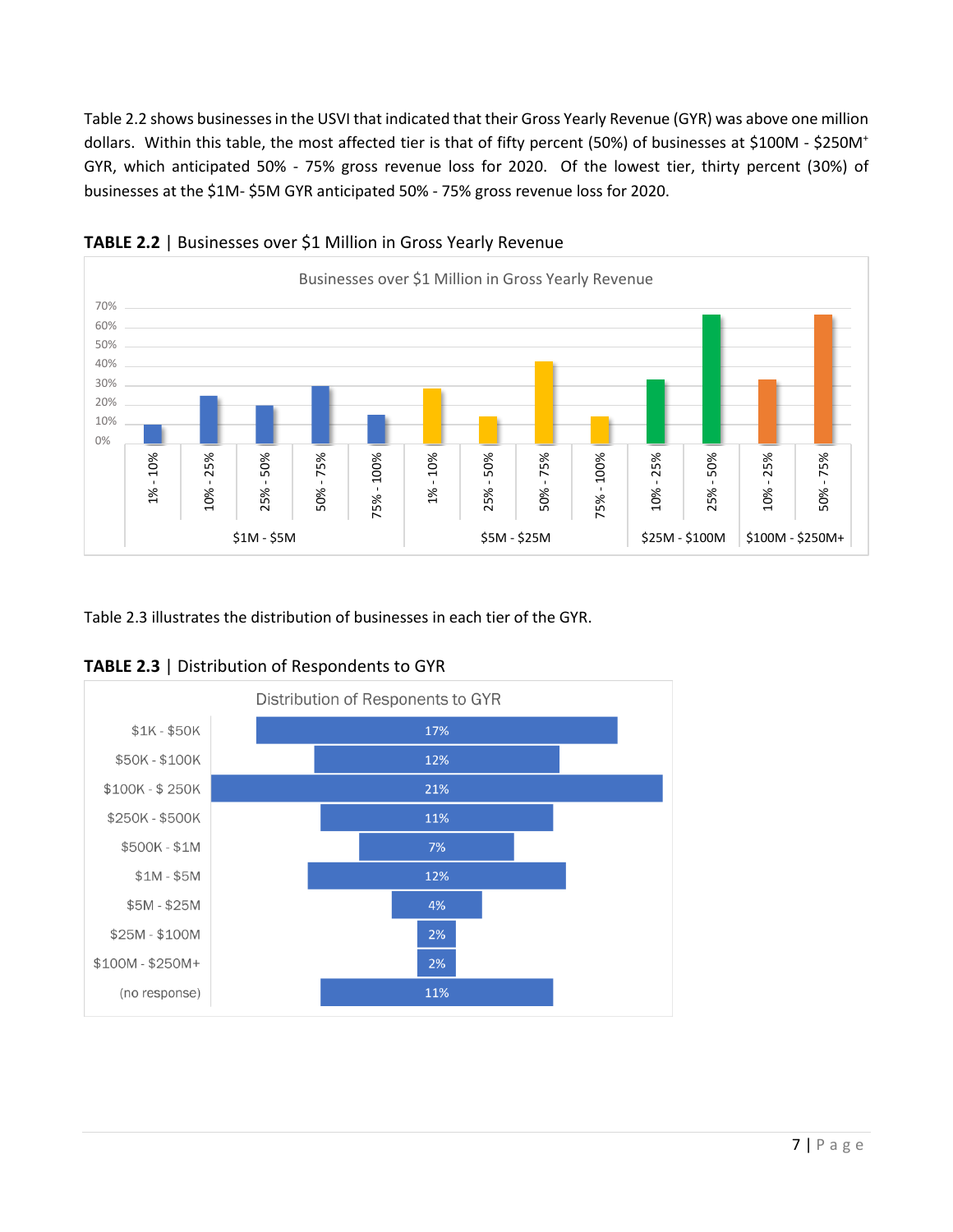#### <span id="page-8-0"></span>PERCENT GROSS REVENUE LOSS PER ISLAND

Table 2.4 shows the distribution of percent revenue loss for businesses on the island of St. Croix. Twenty-six percent (26%) of St. Croix based business respondents stated that they anticipated 25% - 50% of gross revenue losses for 2020.



**TABLE 2.4** | % of Gross Revenue Loss on St. Croix

Table 2.5 shows the distribution of percent revenue loss for businesses on the island of St. Thomas. Thirty-three percent (33%) of St. Thomas based business respondents stated that they anticipated 50% - 75% of gross revenue losses for 2020.



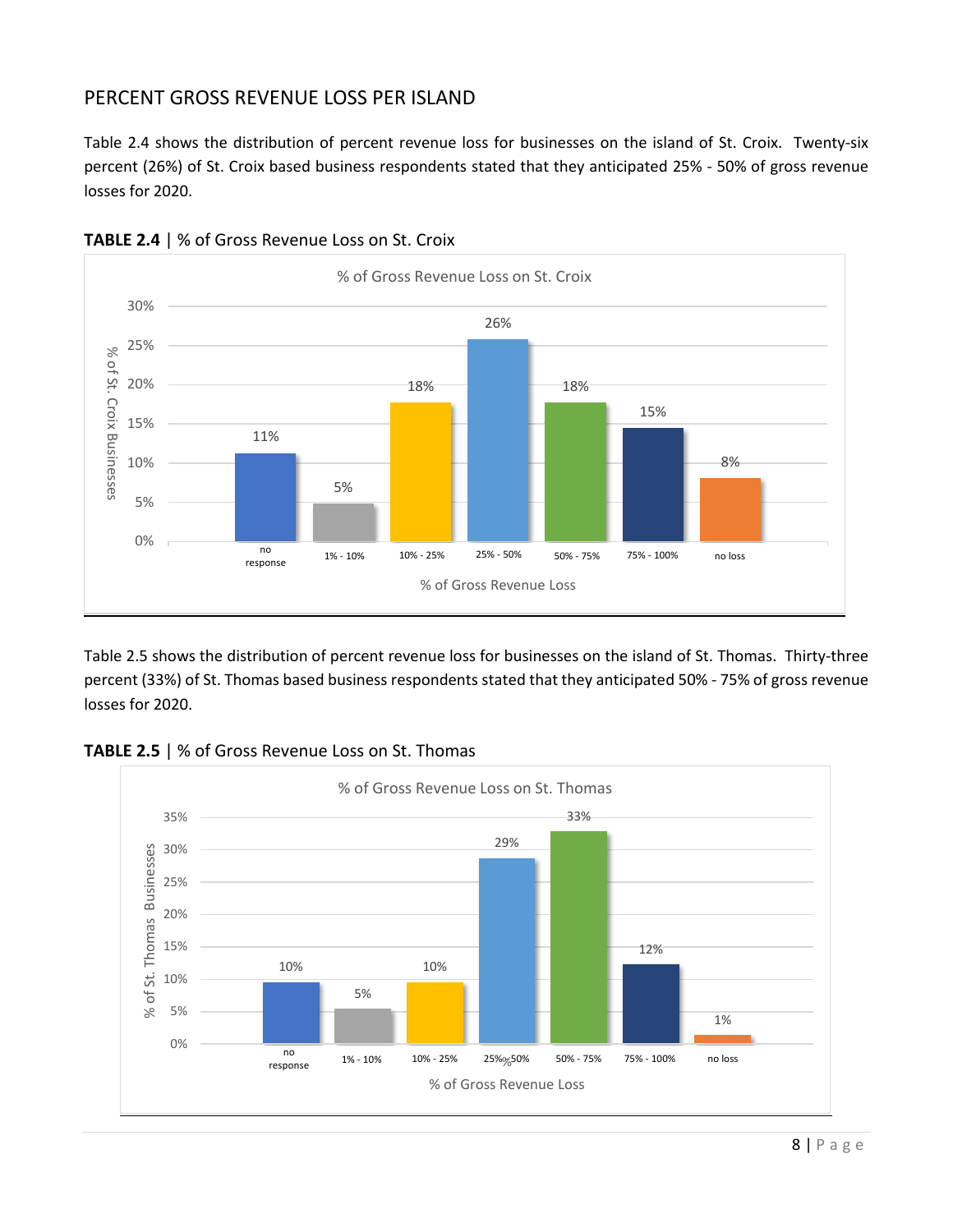Table 2.6 shows the distribution of percent revenue loss for businesses on the island of St. John. Thirty-seven percent (37%) of St. John based business respondents stated that they anticipated 50% - 75% of gross revenue losses for 2020.





#### <span id="page-9-0"></span>NUMBER OF AFFECTED WORKERS BY TOTAL AMOUNT OF WORKERS

Table 3.1 depicts information gathered from business respondents on the effects of COVID-19 on their work force. Three factors were included in the survey — work force prior to COVID-19, the number of furloughs/layoffs, and the percentage of the work force that was affected. Businesses with the 0 - 5 workers experienced the highest percentage of work force reduction at 68%, with an average of two (2) workers being furloughed or laid off. Businesses that had 15 - 30 workers experienced a workforce reduction of 61%, at an average of fourteen (14) workers being furloughed or laid off. Businesses with a larger work force experienced significantly lower work force reduction than those with smaller work forces.



**TABLE 3.1** | # of Affected Workers by Total # of Workers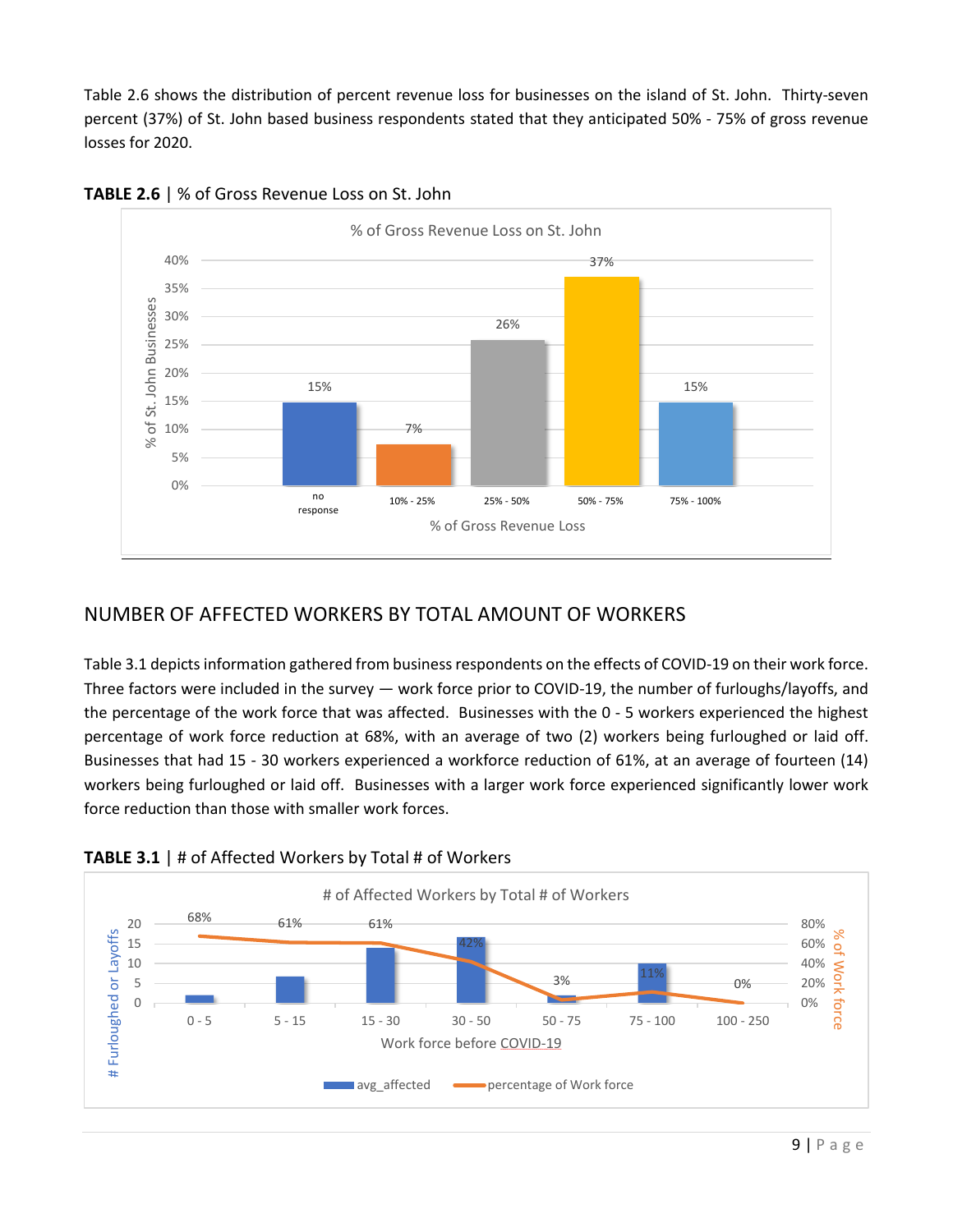Table 3.2 illustrates the distribution of work force numbers for the business respondents. Sixty percent (60%) of business respondents indicated that they have 0 - 5 workers which includes self-employed or owner-operated establishments.



#### **TABLE 3.2** | Work Force Distribution

#### <span id="page-10-0"></span>WORK FORCE SKILL LEVEL

Table 3.3 shows information gathered from business respondents demonstrating the types of skilled labor the organizations employed. The most common type of laborer across St. Croix, St. Thomas, and St. John is skilled, with unskilled / entry level workers as the second greatest portion of the labor force across the three islands.



**TABLE 3.3** | Skill Levels in the USVI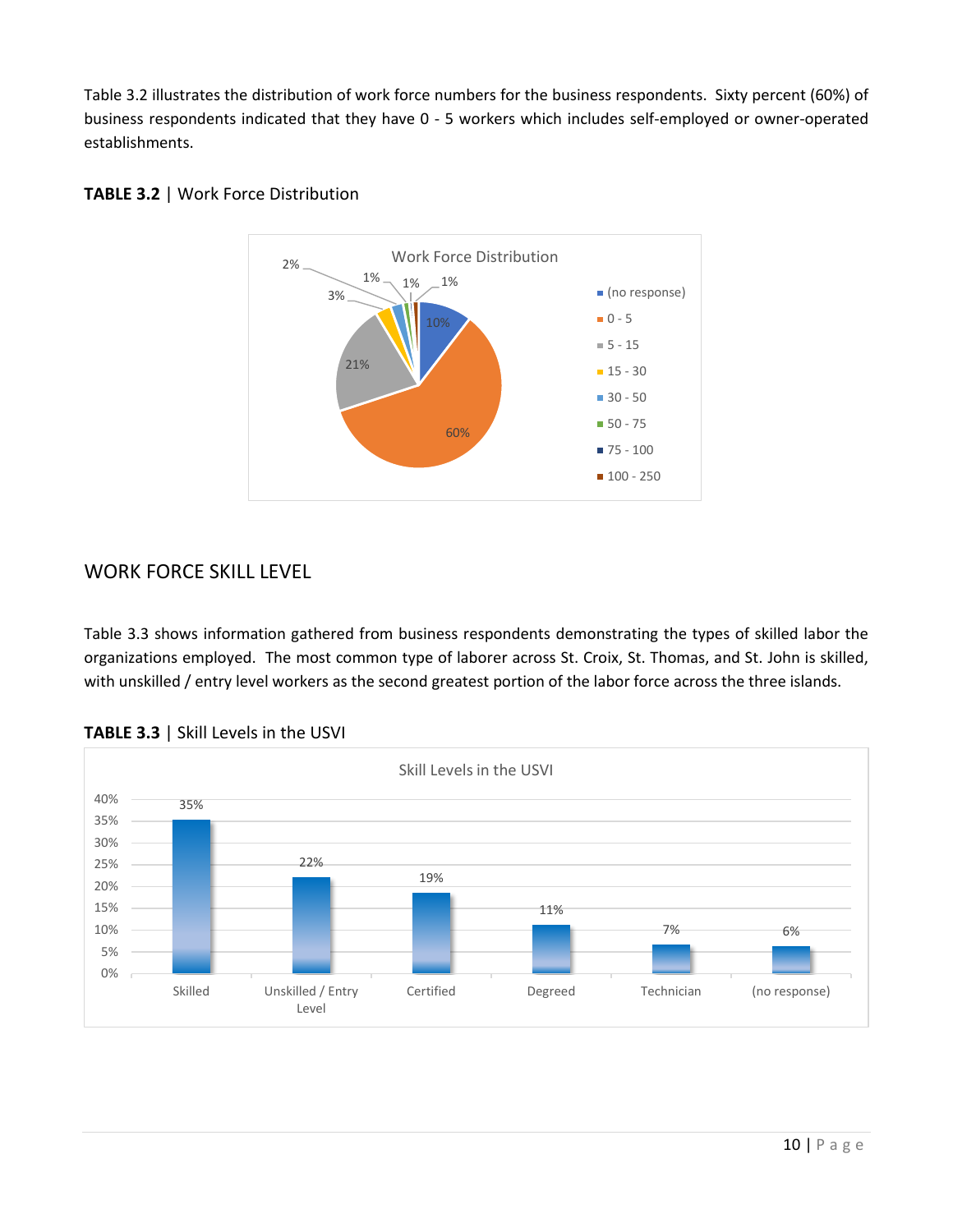Table 3.4 shows information gathered from business respondents on the types of skilled labor they employ by island.



**TABLE 3.4** | Work Force Skill Level by Island

#### <span id="page-11-0"></span>FINANCIAL SUPPORT & FEDERAL AID

Table 4.1 illustrates information gathered from business respondents on the type of financial support desired by businesses segmented by island. St. Croix businesses deemed traditional SBA loans to be the most desired whereas St. Thomas businesses preferred employee payroll subsidies. St. John businesses displayed the highest response against a preferred financial support.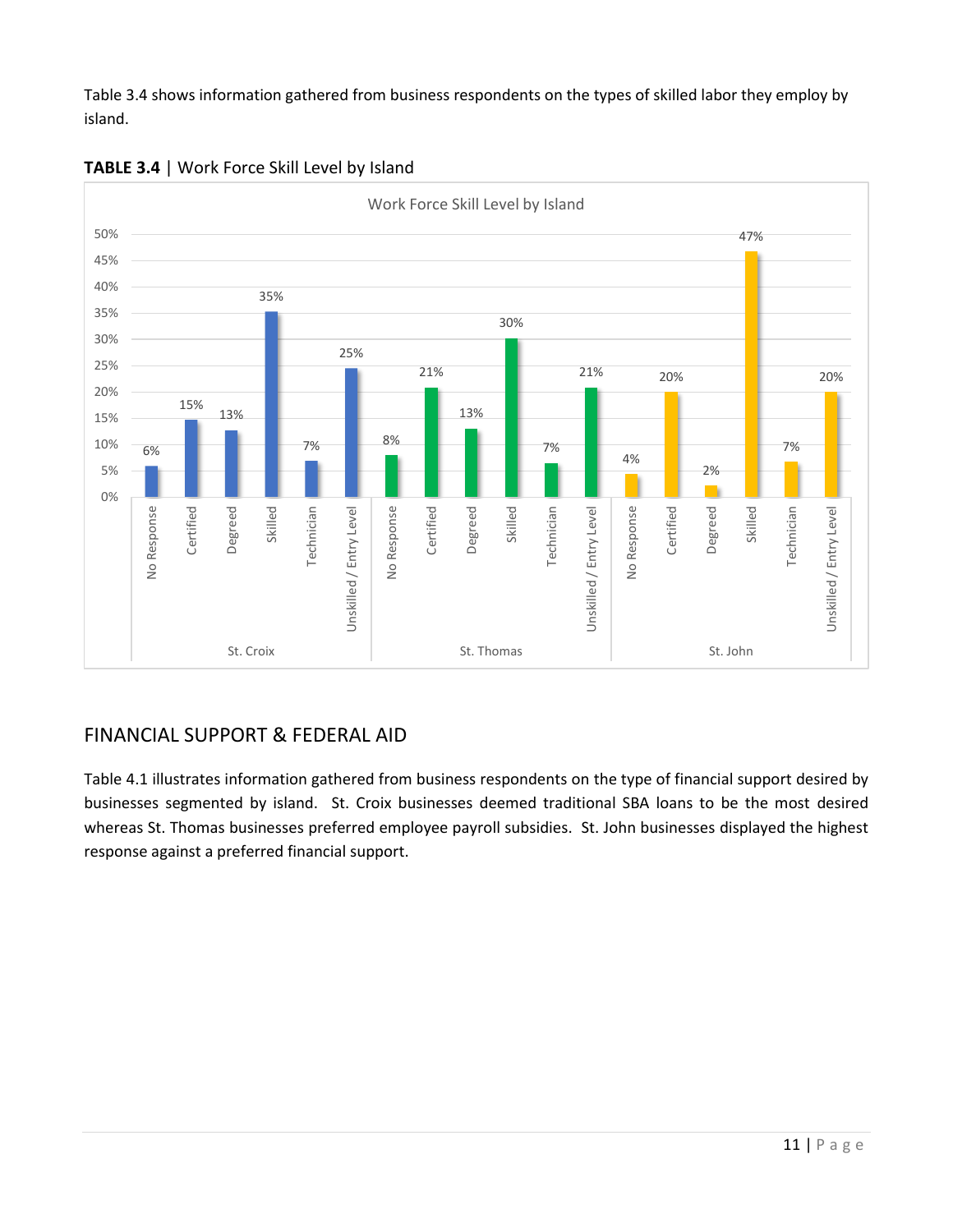

**TABLE 4.1** | Desired Financial Support by Island

Table 4.2 depicts responses determining US Virgin Island businesses ability to apply for federal aid. The majority of businesses (over 56%) indicated that they were able to apply. Only a small number of businesses (3.16%) were not able to receive a response on their approval status.



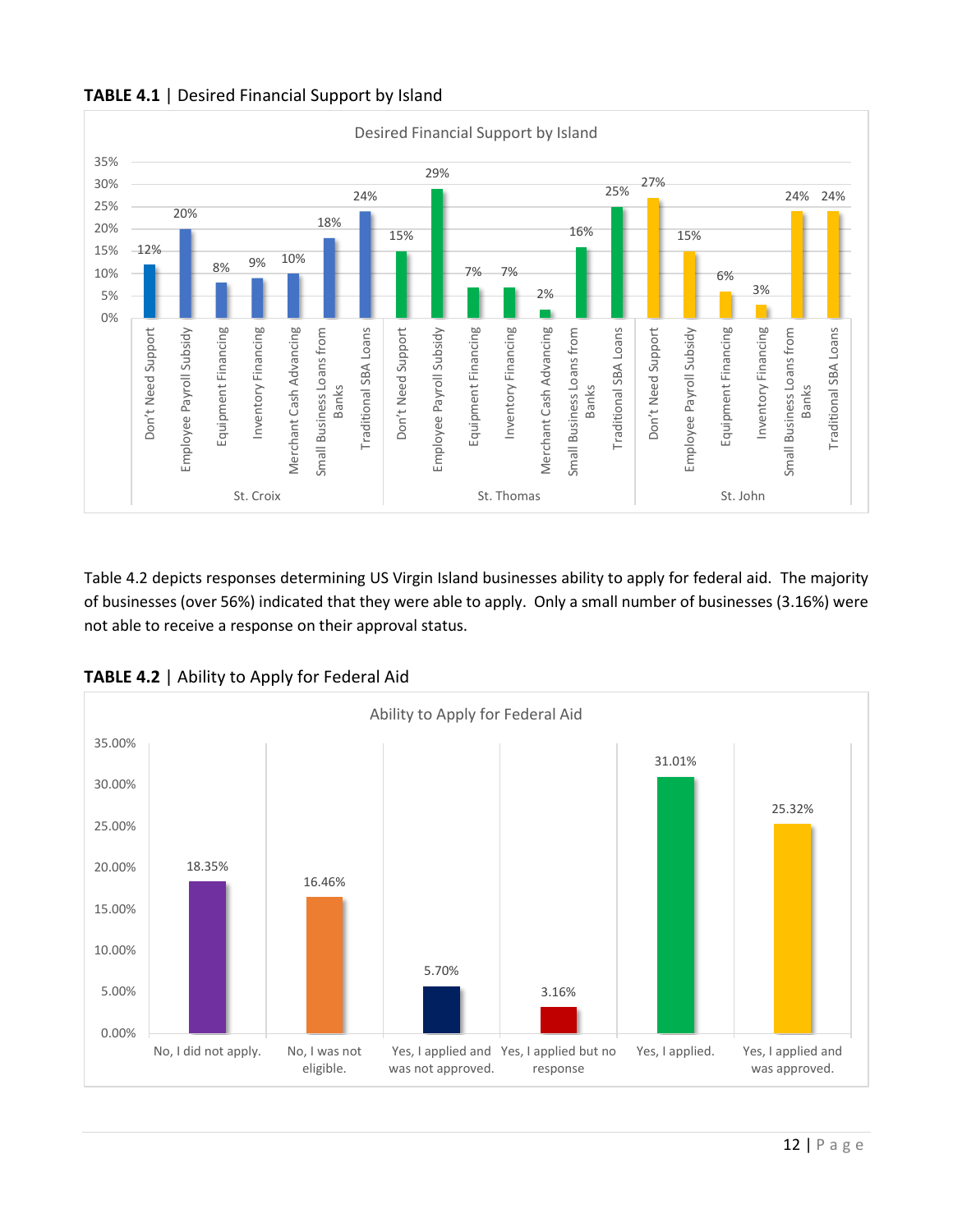#### <span id="page-13-0"></span>OPINION OF LOCAL ECONOMIC SUPPORT & COVID-19 RESPONSE

Table 5.1 shows the opinions of business respondents as it relates to local economic support from the Government of the US Virgin Islands. Over 65% of business respondents indicated a negative approval of the local level of economic support.





Table 5.2 reflects business respondent's opinions of the USVI Government's response to the COVID-19 virus in the territory. Over 45% of respondents indicated a positive approval of the USVI's response to COVID-19.



**TABLE 5.2** | Opinion of the USVI Government's COVID-19 Response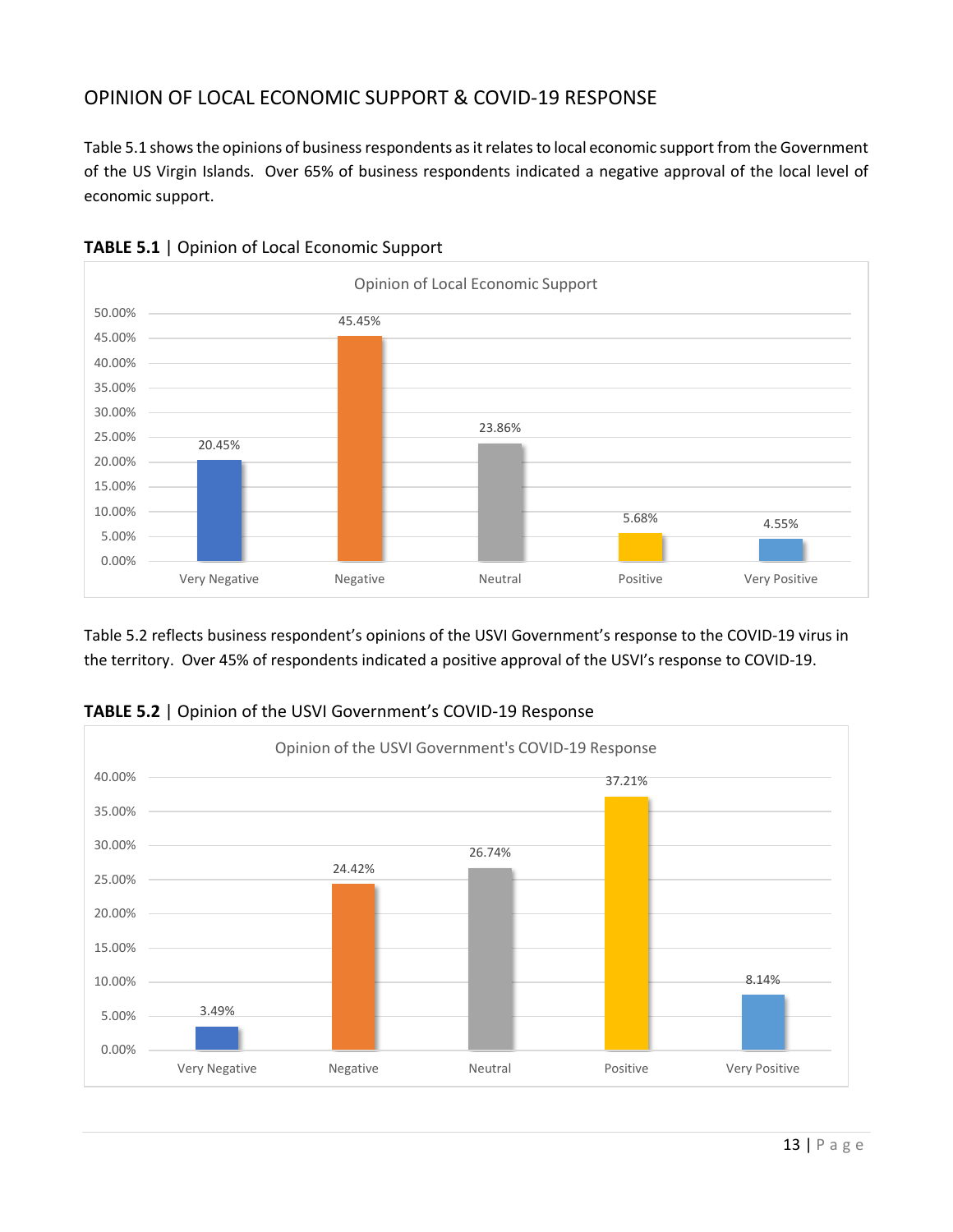#### <span id="page-14-0"></span>USVI BUSINESSES READINESS TO OPEN

Table 6.1 illustrated business respondent's readiness to open their business in the month of May. The majority of businesses (over 90%) indicated that they were ready to open their businesses.



#### **TABLE 6.1** | Readiness to Open

## <span id="page-14-1"></span>**CONCLUSIONS**

The U.S. Virgin Island like the rest of the world experienced an unprecedented economic shock to both its public and private sectors. Within this study, the private sector of the USVI showed major negative shifts in the labor market, private gross revenue generation, and overall operational functionality. As indicated in Table 1.2, the USVI labor force was reduced in every major industry except the government sector from March to April 2020. In the USVI, leisure and hospitality businesses saw a reduction of 26.7% in the labor force — compared to 45.8% at the national level. Likewise, private services locally saw a reduction in the labor force of 13% whereas the national reduction was 15.4%.

Private gross revenue in the territory was significantly affected. Businesses under one million dollars in gross yearly revenue (GYR) anticipated losses of more than 50% of their GYR for the remainder of 2020 (Table 2.1). At the lowest GYR tier, over 30% of businesses between \$1K to \$50K GYR estimated losses of 75% - 100%. Subsequent GYR tiers in table 2.1 all indicate the majority of anticipated losses at 25% - 50% for the remainder of 2020. Businesses over one million dollars in GYR expressed that the majority of their losses were anticipated to be 50% - 75% with the exception of GYR tier of \$25M - \$100M (Table2.2).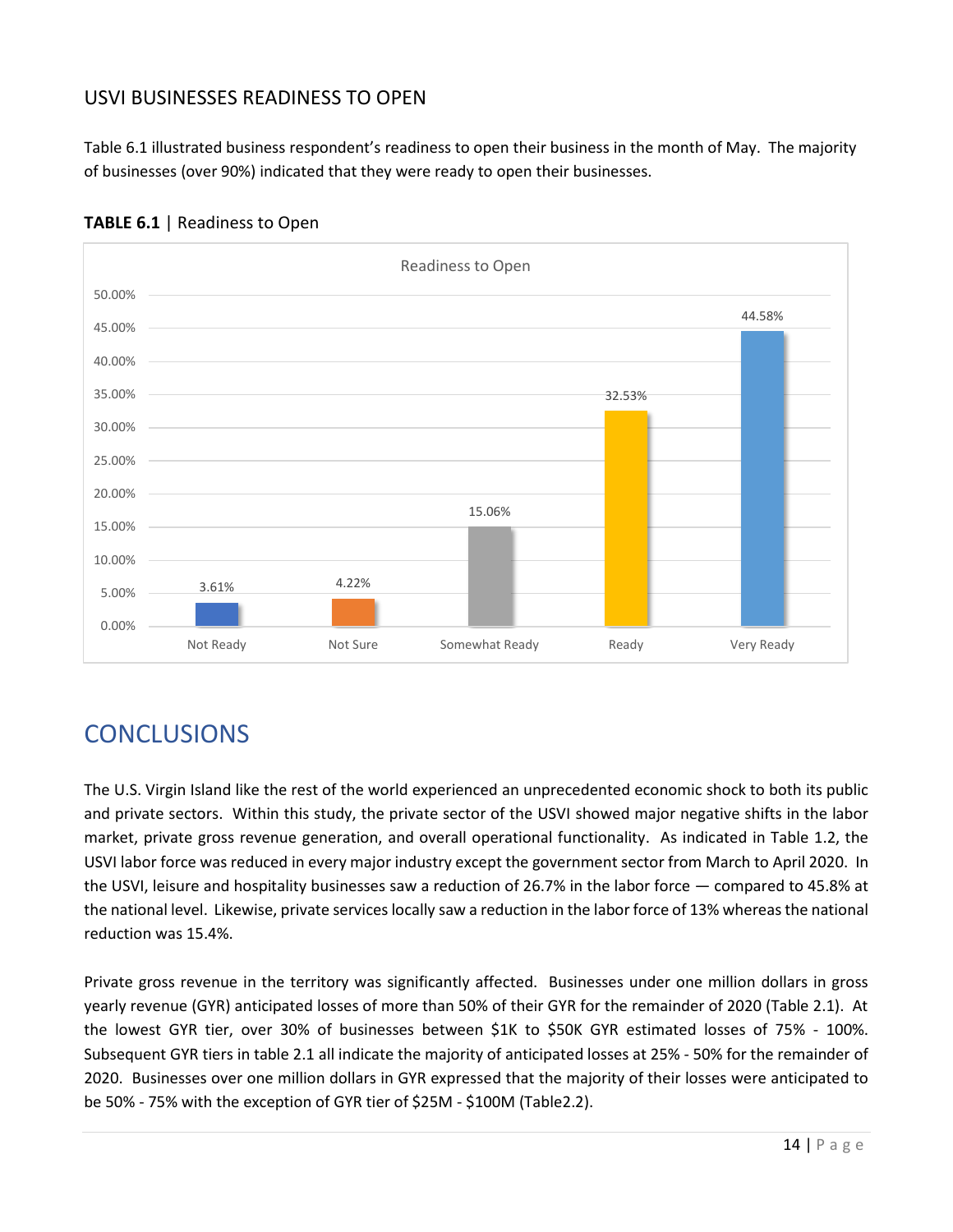Thirty-three percent (33%) of St. Thomas and thirty-seven percent (37%) of St. John based businesses described their anticipated GYR losses at 50% - 75% for 2020 (Table 2.5 & Table 2.6). Being that these islands are heavily dependent on tourism revenue, the large degree of anticipated revenue loss is possible. Twenty-six (26%) of St. Croix based businesses anticipate 25% - 50% of GYR losses (Table 2.4). Businesses on all three islands have similar concerns of 75% - 100% revenue loss, with an average of 14% of businesses agreeing that these major revenue losses were possible for 2020.

Returning to the local labor market, those with smaller work forces experienced the most furloughs or layoffs in the operations. Table 3.1 illustrates that businesses with a work force of 0 - 5, 5 - 15, and 15 - 30 employees saw an average of 63% reduction due to furloughs or layoffs. Businesses with more than 50 employees averaged around 4.7% of a work force reduction. Businesses in the territory indicated that thirty-five percent (35%) of their work force comprised of skilled laborers and twenty-two percent (22%) were unskilled/entry level laborers.

With the availability of financial assistance, differences in the types of aid needed for business varied between the islands. The majority of St. Croix based businesses, at twenty-four percent (24%), desired traditional SBA loans. On St. Thomas, however, twenty-nine percent (29%) of business wanted employee payroll subsidies (Table 4.1). Twenty-four percent (24%) of St. John based businesses preferred small loans from banks. The ability of businesses to apply for federal aid was overall positive with over 50% of businesses indicating that they either applied or were approved. However, 18.35% of business did not apply and 16.46% stated they were not eligible (Table 4.2)

Business respondents had differing opinions in the performance of the USVI Government when it came to local economic support and handling of the COVID-19 response efforts. Over 65% of businesses in the territory indicated negative opinions of the local efforts to provide economic relief or support (Table 5.1), while more than 45% of businesses responded with positive opinions of the USVI Government's efforts in handling the COVID-19 response (Table 5.2). However, varied in their opinions on response and support, over 76% of businesses stated their readiness to reopen in the month of May.

## <span id="page-15-0"></span>LIMITATIONS

While considerable effort was invested to collect and assimilate all relevant data for this study, there are limitations that are worth acknowledging for the readers of this report. Gathering data from business stakeholders within the community during the stay-at-home orders did provide unique challenges for those businesses that were not able to access their operations. In light of this, announcements surrounding the survey and related information were shared with news media outlets territory-wide including print, online, and radio. Additionally, the St. Croix Chamber of Commerce, the St. Thomas Chamber of Commerce, and the Virgin Island Hotel & Tourism Association assisted in disseminating this survey and relayed information to their members. With that, this study broadly covers the perspectives, experiences, and operational challenges of the business community.

The main limitation was available data on all the various types of businesses which is the reason for choosing a confidence level of 99% with a 10% margin of error rather than a 95% confidence level and a 5% margin of error. This information was compiled with other data sources that have categorized this target population such as the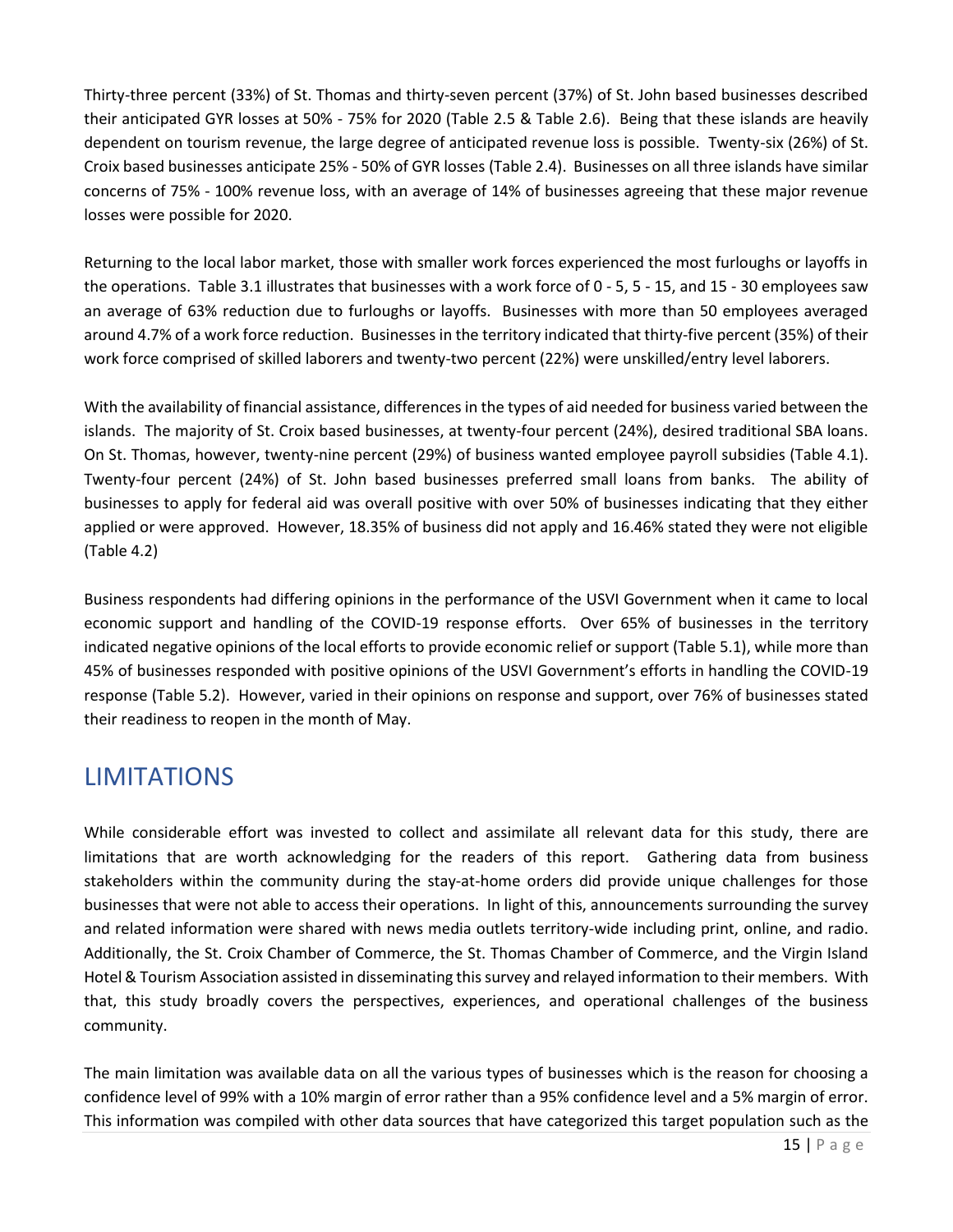Virgin Island Department of Labor and the Virgin Islands Office of Management & Budget. Nonetheless, this study provides an important source of information on the difficulties that U.S. Virgin Islands based business experienced as a result of COVID-19.